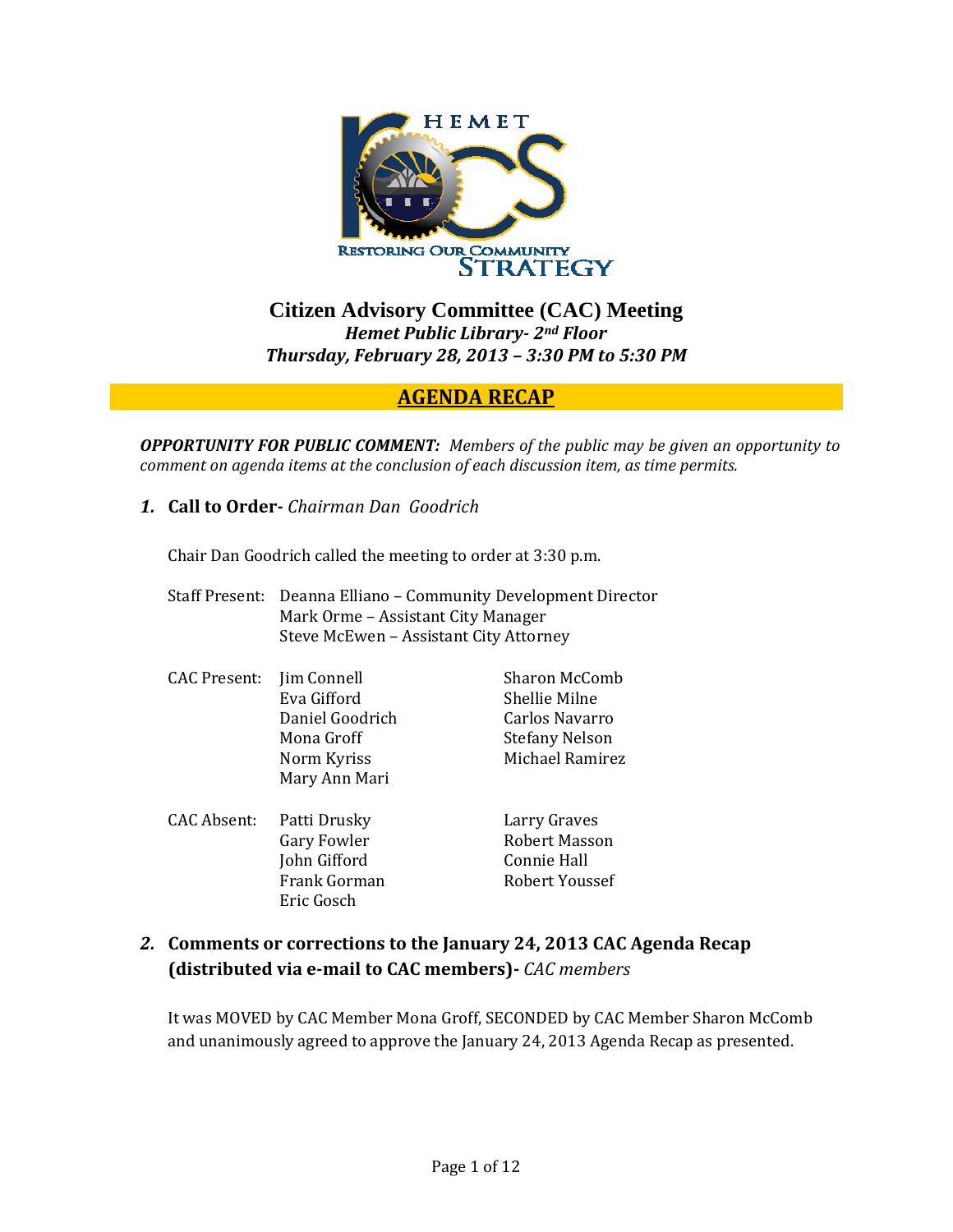# *3.* **Review of Draft Social Host Ordinance –** *Community Development Director Elliano and City Attorney*

Community Development Director Deanna Elliano distributed copies of the Draft Social Host Ordinance to the CAC Members and provided a brief background, noting that it was related to the recently adopted Alcoholic Beverage Ordinance, and had come forward with assistance from CAC Member Michael Ramirez, and his organization, the Community Action Network. Staff has worked closely with the City Attorney to come up with the proposed draft, which had originally started off as a "Social Host" ordinance, but then had "Loud  $\&$ Unruly Gatherings" added to use as an additional tool of enforcement. Efforts were coordinated with the Police Department to ensure that it is something they can utilize. Page A‐1 begins the ordinance verbiage that will appear in the Hemet Municipal Code.

CDD Elliano discussed various aspects of the ordinance, providing detailed explanations of some of the purposes and definitions of both "loud and unruly gatherings" as well as "social hosts." She explained that it would not only be an enforcement tool for the Police Department, but would allow for the City to recover costs.

CAC Member Ramirez inquired about the fine for violations of the ordinance.

Assistant City Attorney Steve McEwen advised that violations could be imposed as an infraction, which would include a \$100 fine for the first offense, \$250 for the  $2<sup>nd</sup>$  offense, and \$500 for the 3<sup>rd</sup> offense; or as a misdemeanor, which is subject to a maximum fine of \$1,000 or jail time. Administrative Citation penalties are also applicable.

CAC Member Ramirez asked what criteria would differentiate between an infraction and a misdemeanor, and what guidelines there were to determine this.

Assistant City Attorney McEwen explained that it would be a judgment call on the part of the responding officer, depending on the severity of the circumstances and whether there had been prior violations. If charged as a misdemeanor, the City Attorney's office would retain the discretion to reduce to the charge to an infraction. Sometimes an agreement for reduction can be reached in a court of law.

CAC Member Mary Ann Mari noted that within Mobile Home Parks (MHP), most residents are homeowners but there may also be some renters. If a violation occurs within a MHP, will the homeowner be cited or the park owner?

Assistant City Attorney McEwen indicated that the person responsible for creating the problem would be the person cited.

CAC Member Mari asked for clarification that the landowner would not be held responsible.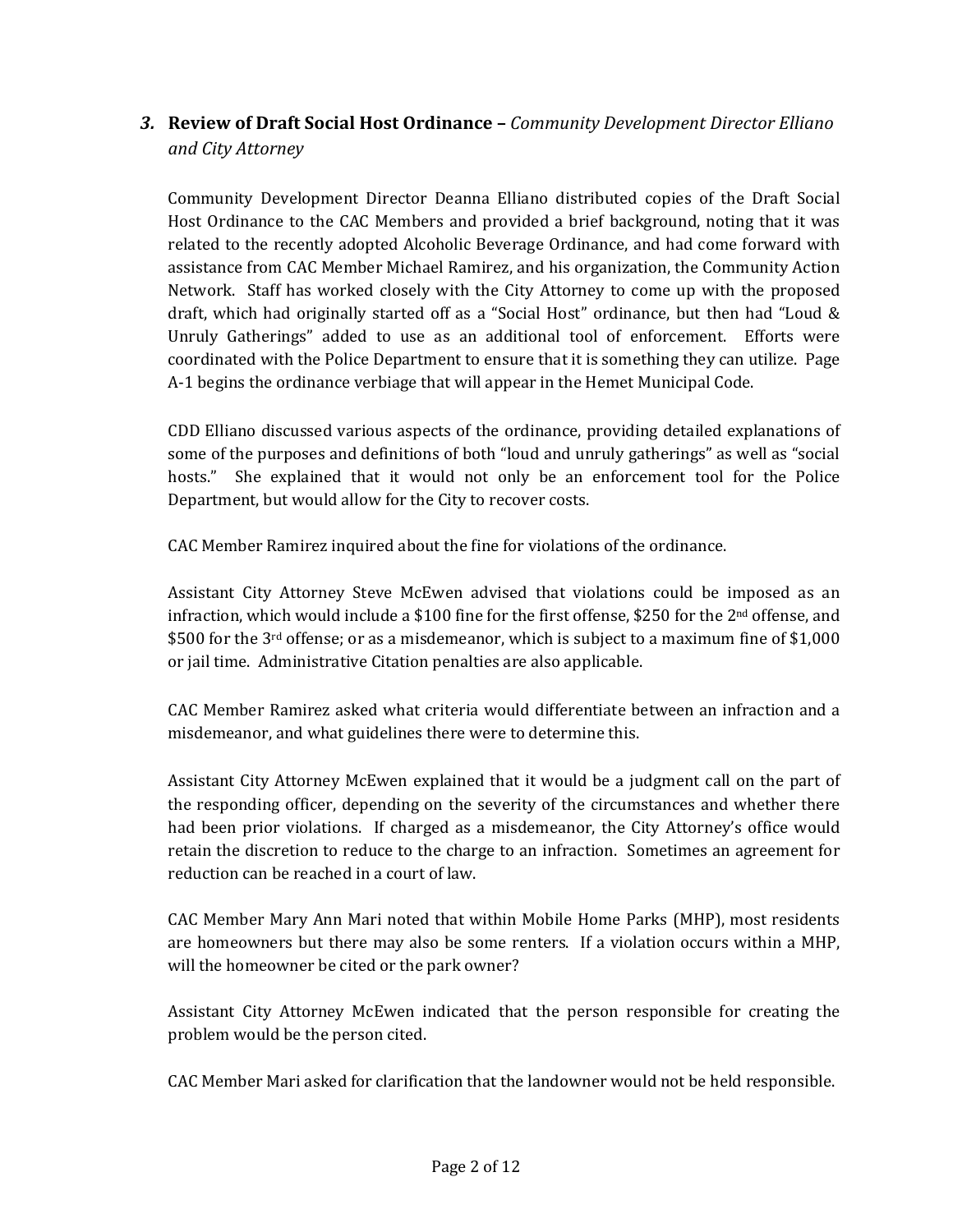Assistant City Attorney McEwen explained that typically the landowner would not be held responsible, but if there is a problem that continues repeatedly for an extended period of time, and the property owner has been notified but does nothing to rectify the situation, the property owner could then be held responsible under certain circumstances.

CAC Member Jim Connell asked if this was similar to the Chronic Nuisance Ordinance.

Assistant City Attorney McEwen indicated that it was, but that Staff thought it was necessary for this to be included as an additional ordinance.

CAC Member Ramirez noted that there is a State Ordinance that prohibits adults from providing alcohol to minors. He discussed a new law in Ventura where property owners are held responsible for "house parties" which is the most common situation in which minors consume alcohol. He noted that such a violation was taken from a criminal offense to a civil offense.

CAC Chairman Goodrich asked for clarification regarding portions of the ordinance, referring to Page 46‐A‐5, which imposes responsibility for law enforcement cost.

Assistant City Attorney McEwen explained that if there are three social hosts, each of them can be individually cited. If they are responsible for law enforcement costs, they could pool their resources to pay for those costs.

CAC Member Ramirez commended CDD Elliano for her efforts in putting the draft ordinance together.

CAC Chairman Goodrich offered recognition to CAC Member Ramirez, as well, for his diligence and assistance in the establishment of the ordinance.

CDD Elliano stated that if having the ordinance on the books will at least somewhat discourage people from participating in this type of activity, it would be a benefit to the community.

CAC Member Connell suggested that a synopsis be put together and provided as a handout at the ROCS booth at the Farmer's Market so that this important information can be conveyed throughout the community.

CAC Member Ramirez agreed that it is important for the information to be conveyed to the public, and to the parents of teenagers particularly. The CAN Coalition can assist to make this happen.

It was MOVED by CAC Member Mari, SECONDED by CAC Member Nelson, and unanimously agreed to recommend approval of the ordinance to the City Council.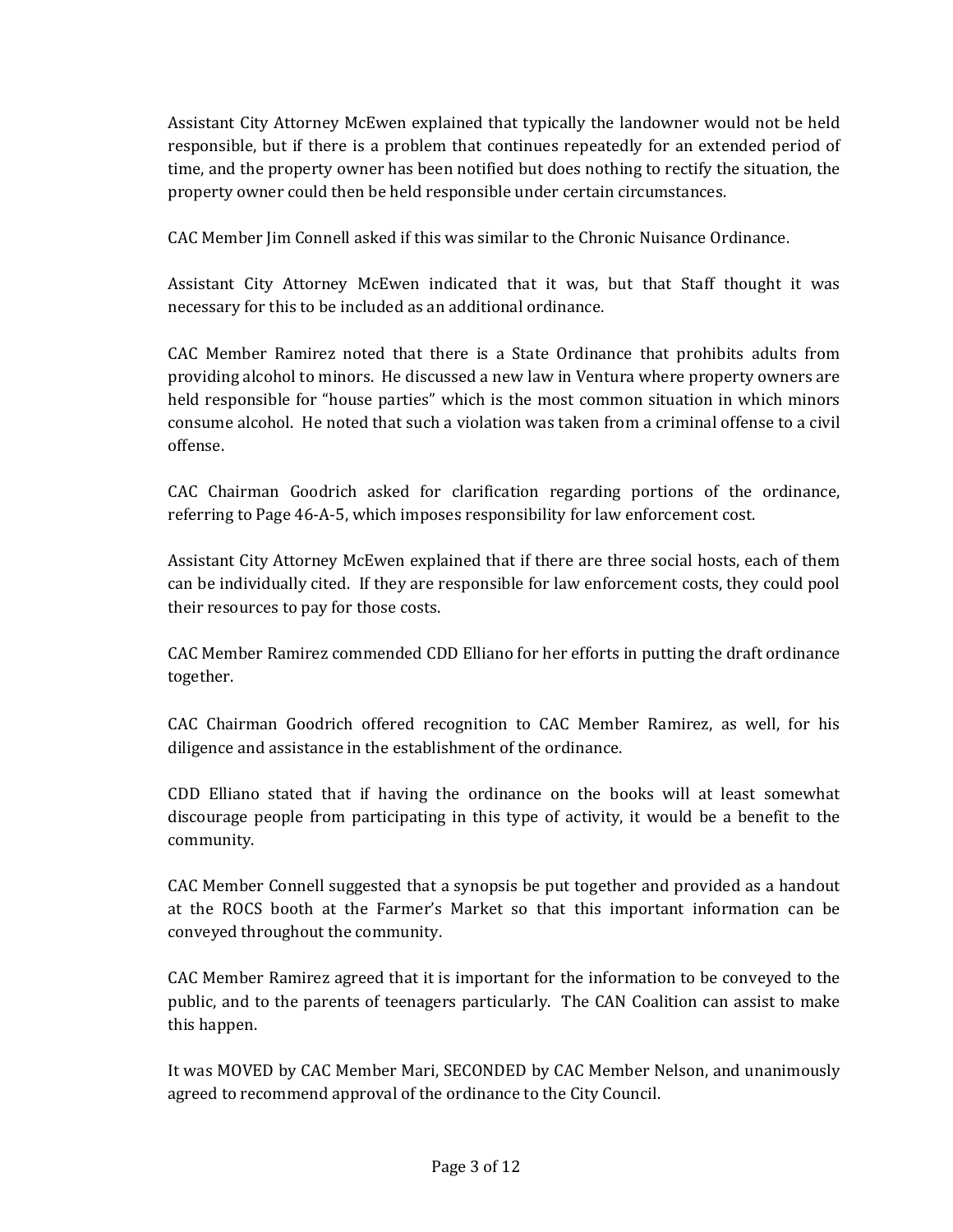## *4.* **Review of Draft Amendment to the Abandoned or Foreclosed Property Ordinance** *Community Development Director Elliano and City Attorney*

CDD Elliano advised the CAC that she did not have a draft copy of the amended Abandoned or Foreclosed Property ordinance yet, but hoped to have one at the next meeting. The City already has one on the books that was adopted in 2008 with provisions that are helpful, but it lacks a main component regarding the requirement for the lien holder or bank to notify the City that there is a foreclosure action taking place. The City does not tend to find out until someone has complained, and by that time the property is often problematic.

What the new version of the ordinance would do is establish a requirement that at the time of the Notice of Default, the bank would give the City an early warning that would identify the responsible party for the property. Currently in our Code Enforcement efforts there are many occasions where a great deal of time is spent simply trying to determine who is responsible for a property. Also, when a property is boarded up the new ordinance will require that it be rehabilitated within 180 days (6 months). Requirements are currently in place regarding maintenance of the property, such as dealing with stagnant pools, removal of graffiti, etc.

While the main issue is with the notification process, the other concern is imposing a requirement that the property management company perform weekly inspections and maintenance. We would also like to spell out a process for the ultimate resolution of receivership, if that becomes necessary.

CDD Elliano advised the CAC that in coordination with Planning Commissioner Michael Perciful, she would be meeting with the Board of Realtors for a discussion regarding getting some of the vacant properties back in shape. Overall, the City of Hemet is much healthier than it was even one year ago. Today's statistics include 137 Notices of Default, which means that the property owner is behind in their payments. There are 141 homes at auction/trustee sale, and 360 that are bank owned/REO properties. Code Enforcement staff has a list of approximately 25 boarded-up properties that are active code cases. A foreclosed property is not necessarily a boarded up property, since the board up process happens only when vagrants break in and/or nobody is maintaining the property. The City wants to work with the Real Estate industry to resolve some of the foreclosure issues, and would like to see foreclosed properties either sold or put into receivership wherever possible. Behind this ordinance is a much larger enforcement program, which will be the next piece of this effort.

CAC Member Mari mentioned that everything the ROCS Committee is working on seems to address the negative side of the community. She wondered if there could be some focus on what might be done to rejuvenate as well, and bring some positive things to the City. How do we get into the mode of switching gears to focus on improvement rather than addressing the negative aspects?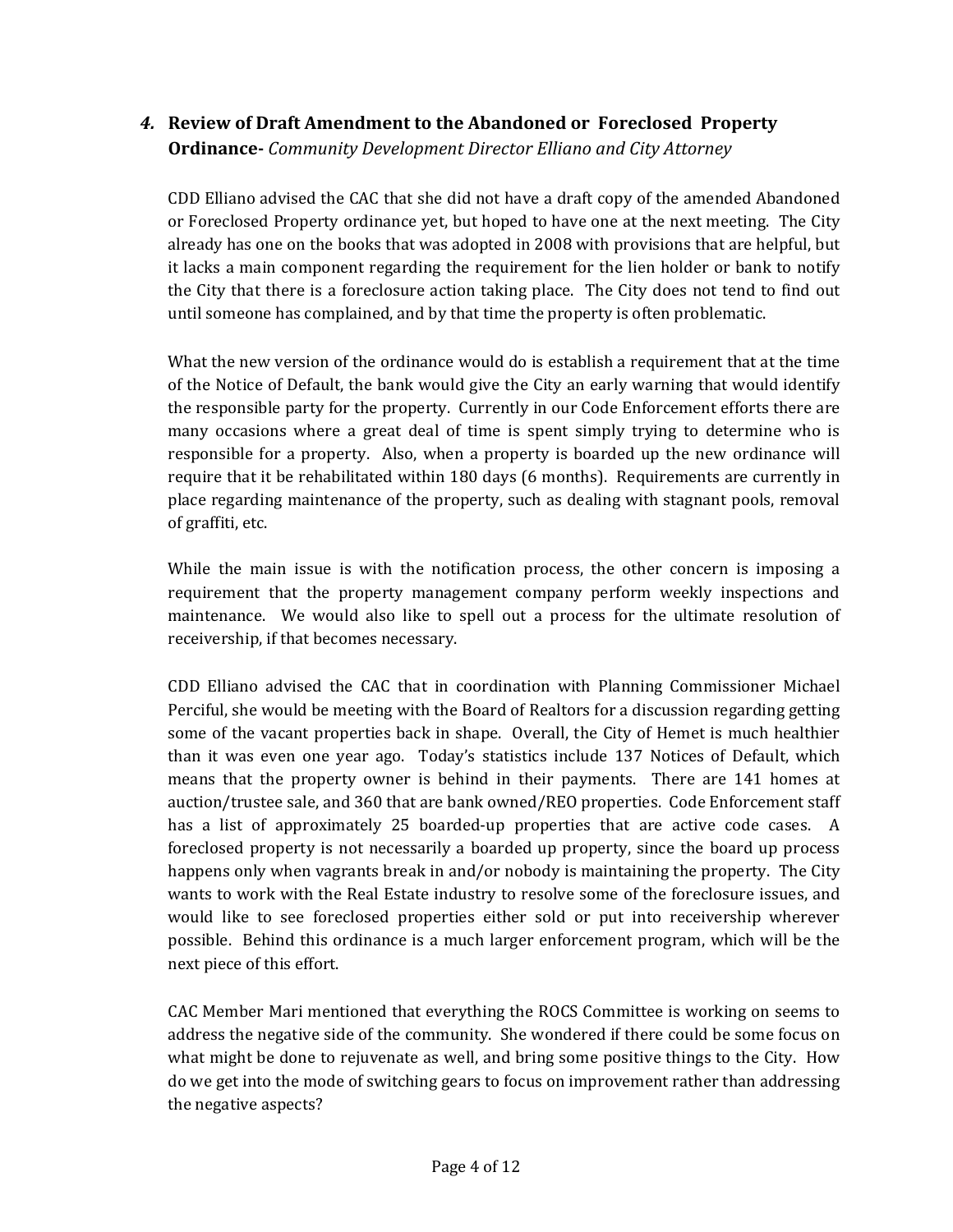CDD Elliano indicated that this would require making a recommendation back to the City Council. What the Committee has been directed to address is the establishment of these ordinances as tools to deal with the problems in the community. She deferred to Assistant City Manager Mark Orme.

Assistant City Manager Orme noted that, currently, the CAC needs to fulfill the obligations for which it was established, although the concept of moving forward with rejuvenation is a great idea. The CAC Liasions can advise the balance of the City Council regarding the recommendations, ideas and thoughts of the CAC. We are on a limited time schedule at this point, and need to move forward with the ordinances as directed by the Council.

CAC Liasion Shellie Milne stated that she did not think most residents just sit and watch their homes waste away because they want to, but rather because they don't have the money to save them. She suggested a long term goal of investing more focus on positive concepts, noting that the negative output needed to stop. She noted that there are a lot of normal, hardworking families in the City of Hemet, and that they should not have to be scared by all of the negativity.

CAC Member Mari suggested that the City needed a tourism group to be put in place again.

Regarding the ordinance on foreclosure, CAC Chairman Goodrich stated that he had been advised by his Council that there is a blanket recording for all of the APN's in the County, through which you can be notified when a property trades hands. This is something that the HOA industry has pushed for. He stated that he would provide the information to CDD Elliano regarding this process, which is in the David Sterling Act.

Assistant City Attorney McEwen stated that his office could take a look at this. Whenever we record something against a property it clouds the title, so we try to be very careful where this is involved, and provide the proper notification to the property owner, whomever that may be.

CAC Member Norm Kyriss noted that he had a very responsible client foreclose on a property recently, and that they were in the process of foreclosure of another of their investment properties, which had been abandoned. It takes time and money to clean up these acquired foreclosures that were left abandoned and blighted. When property owners take their properties back as a result of foreclosure, they often act responsibly. The foreclosure process itself is what often takes the most time, and by the time the investor or bank gets the property back, it is often quite a mess. Sometimes there are already liens against the property by that point. The liens have to be removed after the bank acquires the property before a new buyer can take it on. We are attacking an entity because we have a homeowner in a home that is not behaving responsibly. Receivership is often an option when it is a multi-unit apartment complex that is in foreclosure, but less of one for singlefamily residences.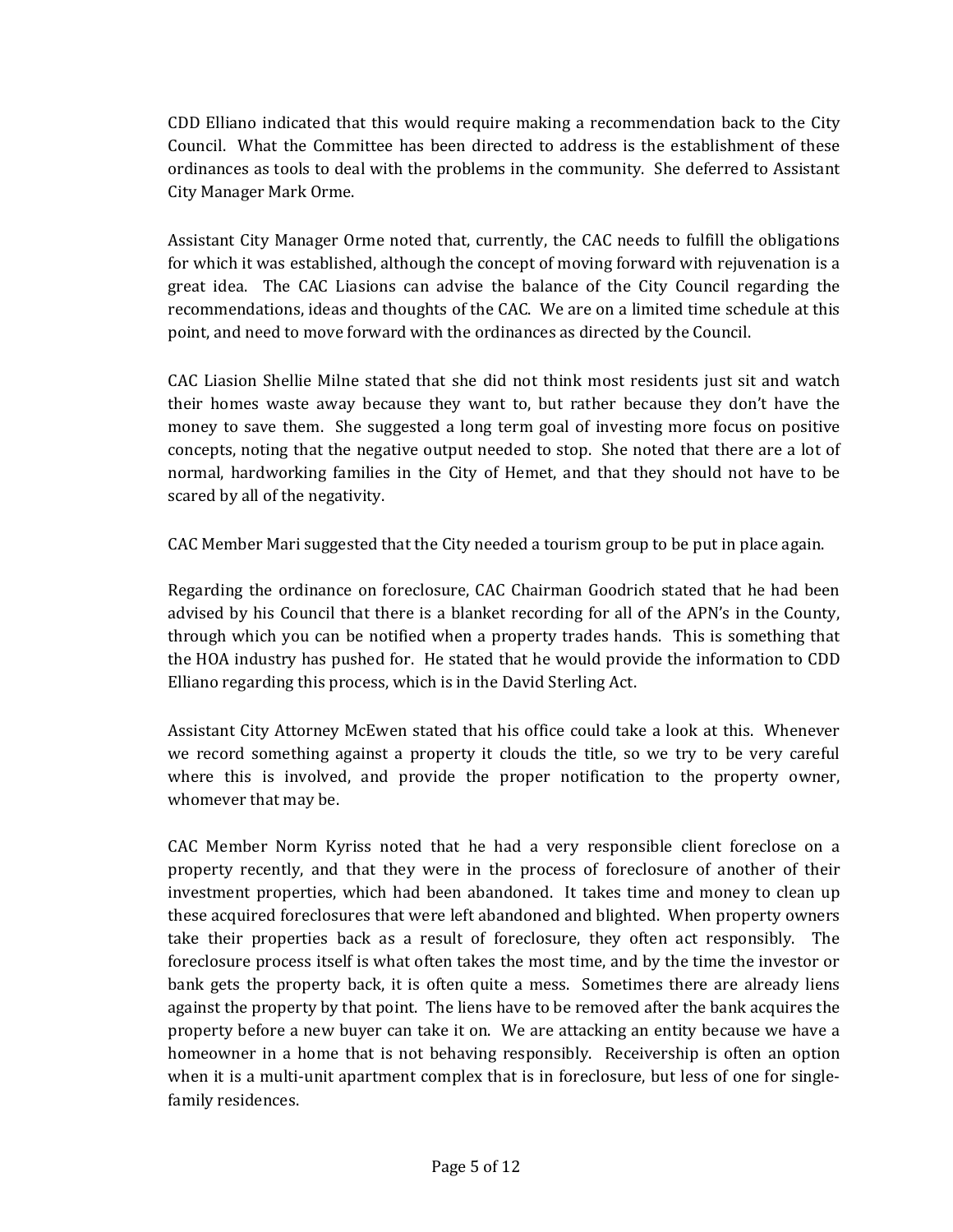CDD Elliano acknowledged that there has to be enough value in a property to make it worthwhile for a receivership to come in. When a bank takes back a property, what the City expects is maintenance. When there is an abandoned property that is taking an excessive amount of time to restore, if the property owner comes into the City and shows that they are making reasonable efforts to deal with the matter, the City will work with them.

CAC Member Kyriss noted that another issue on the other side of the coin is that there are homeowners abandoning properties. During this time, there are weeds growing, vagrants taking over, etc. I try to encourage homeowners to stay in their homes until the very end, but often they choose to leave because it is too emotional for them to try to stay in a home that they know is going into foreclosure when they've lost their job and they have no way out. There is high inventory that has been in place for years, and is getting larger. This is a great place for low-income people to live because of this inventory, and it is unfortunate that a lot of negativity comes with that.

CDD Elliano explained that if the City has a property on a watch list because they've been notified that it's in default, there is a better chance of dealing with it before it becomes excessively blighted.

## *5.* **Overview and Prioritization of work regarding remaining Hemet ROCS ordinances –** *Community Development Director Elliano and Assistant City Manager Orme*

CDD Elliano provided an update regarding the Hemet ROCS task force, noting that the Police Department had been able to do a series of stings through utilization of grant money, and has made various arrests of people selling alcohol to minors.

Inspections are continuing at the Town & Country Mobile Home Park, where 375 violations were found. Some units were so substandard that they have been removed, and a couple more are pending removal. A number of surrounding parcels are owned by the County, who has recently demolished several of the abandoned buildings.

An inspection of the Hemet Motel was performed recently, and the Budget Motel just yesterday, where a parolee was arrested. With the Florida First program there were some prostitution arrests made, as well as vehicle citations and towing.

The task force is also aggressively moving forward to address problem properties. Several inspections have been performed recently at local, small apartment complexes, where various violations have been found and are being addressed.

Police Lieutenant Duane Wisehart further discussed some of the efforts of the Florida First program, and some of the inspections that had been completed via the task force.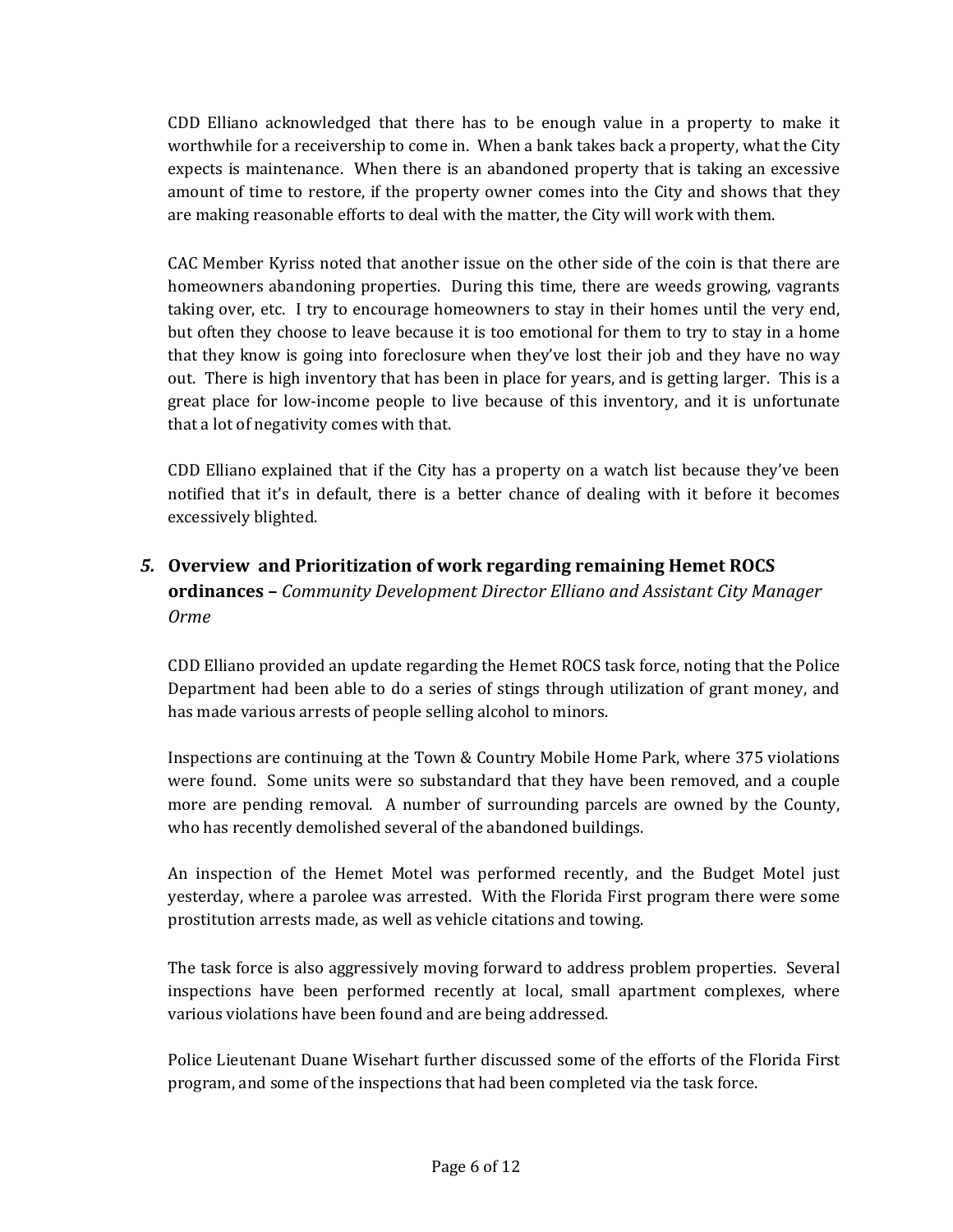CAC Member Mona Groff wondered when Chief Brown would be coming to report on grants that he had mentioned in the past.

Assistant City Manger Orme noted that Chief Brown was at a meeting today, but was expected to be present for the March meeting.

CDD Elliano shared a success story, which, she noted, was not related to a ROCS task force inspection but rather a nuisance property in a residential neighborhood. Many complaints were received and addressed via the chronic nuisance ordinance, and the residence has now been vacated and the nuisance removed. She likes to share this as a success story, since without the tools that were achieved through the ROCS Program and the support from the neighborhood, we would not have been able to deal with this property as quickly as we did.

CAC Member Groff discussed a member of the public that had spoken at the last City Council meeting, stating that the ROCS Program had not accomplished anything. She expressed frustration with people who do not attend the meetings and then speak negatively in a public forum regarding something that they really know nothing about.

CDD Elliano distributed a summary chart outlining the Hemet ROCS Ordinances that had been adopted and implemented from January 2012 to January 2013, and listing the pending ordinances and items. The Social Host ordinance is moving forward shortly, and the foreclosure ordinance will be up next, followed by the Administrative Citation Ordinance update, and update to the Nuisance Abatement Ordinance, City‐Wide Landscaping & Property Maintenance Standards (also to be reviewed by the Planning Commission), and the Rental Registration and Crime‐Free Housing Programs. Staff will do their best to review all of these items with the CAC in the time frame prior to the final meeting in May.

CAC Member Groff asked if the Landscape standards would also apply to businesses.

CDD Elliano responded that there would be a commercial portion of the document that would address businesses.

CAC Chairman Goodrich wondered if it was the intent of Staff that the CAC would not receive the Foreclosure Ordinance, but that it would move directly forward to the City Council.

CDD Elliano indicated that Staff could send it out via email for the CAC to review, if so desired.

Discussion ensued regarding this thought, and the CAC agreed that they would like to take a look at the ordinance via email, but that it could then be moved forward to the City Council without coming back to another CAC meeting for a recommendation.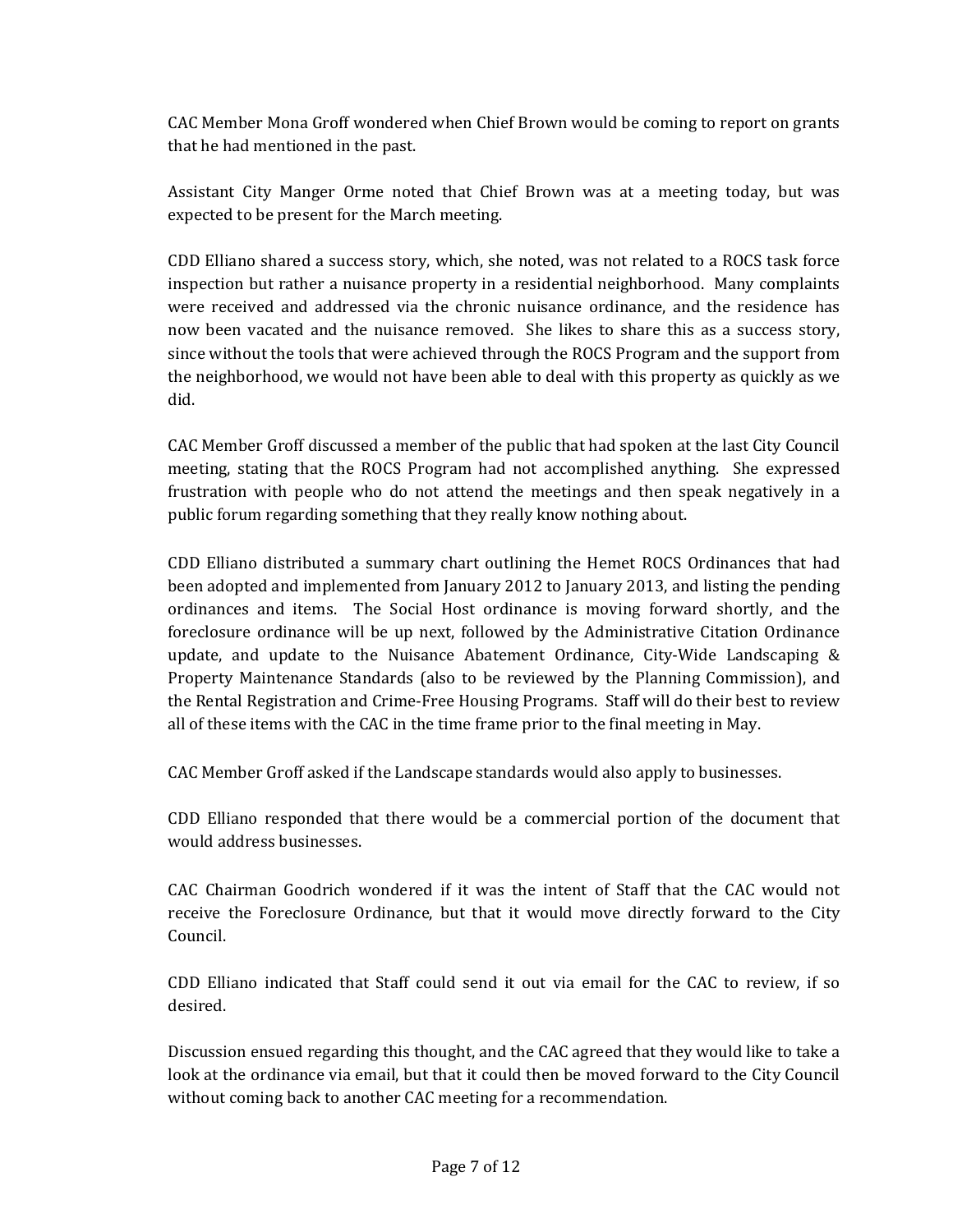CDD Elliano discussed the Rental Unit Registration Ordinance, which would require property owners to register their rental properties and participate in the Crime‐Free Multi‐ Family Housing Program. There will obviously be discussion regarding this. Some representatives of the Apartment Owners Association have contacted me, and I will be meeting with them at a future time. This will not pertain to Mobile Home Parks, but may pertain to Mobile Home Subdivisions that function in the capacity of single‐family homes on privately owned lots, such as in the Sierra Dawn community. The City of Grand Terrace has been mentioned by several sources as being a great success model, so we are in communication with them regarding their program.

CAC Member Nelson asked if the City planned on making this a mandatory program.

CDD Elliano affirmed that this was correct.

CAC Member McComb suggested that once implemented, she thought that rental property owners would find the program to be a very valuable tool.

CAC Member Mari noted that she had recently hosted a presentation regarding the Crime‐ Free Housing program at her Mobile Home Park, where she served pizza. She had a large turnout and a lot of valuable information was provided to her residents, who had a better feeling about how they could help themselves by the time the meeting was over. Many residents thought that Park Managers should be policing the parks, but we are limited regarding what we can actually do.

# **6. Update on Public Outreach Program and Hemet ROCS Booth –** *Assistant City Manager Orme*

Assistant City Manager Orme advised the CAC that Staff is in need of a break with coordination of the ROCS Booth at the Hemet Farmer's Market, so we are pausing the booth for a month, but will kick it back on in April. He expressed thanks to those who have assisted, and those with pending offers of assistance. Feedback has been tremendous.

## **7. CAC Roundtable –** *CAC Chair & Committee Members*

CAC Chair Goorich asked if there were any CAC members who had comments to share.

CAC Member Eva Gifford, expanding on the earlier discussion of positive aspects of the community, noted that if she were a stranger driving into Hemet, in looking around, she would not want to locate here. She wondered if clean up efforts could be expedited, and what the CAC could do to assist the city in expediting such efforts.

CDD Elliano responded that one of the things everyone could do is put forth concerted efforts regarding education and enforcement. She explained the limitations that City staff faces, under Planning & Zoning codes, in terms of signage, etc.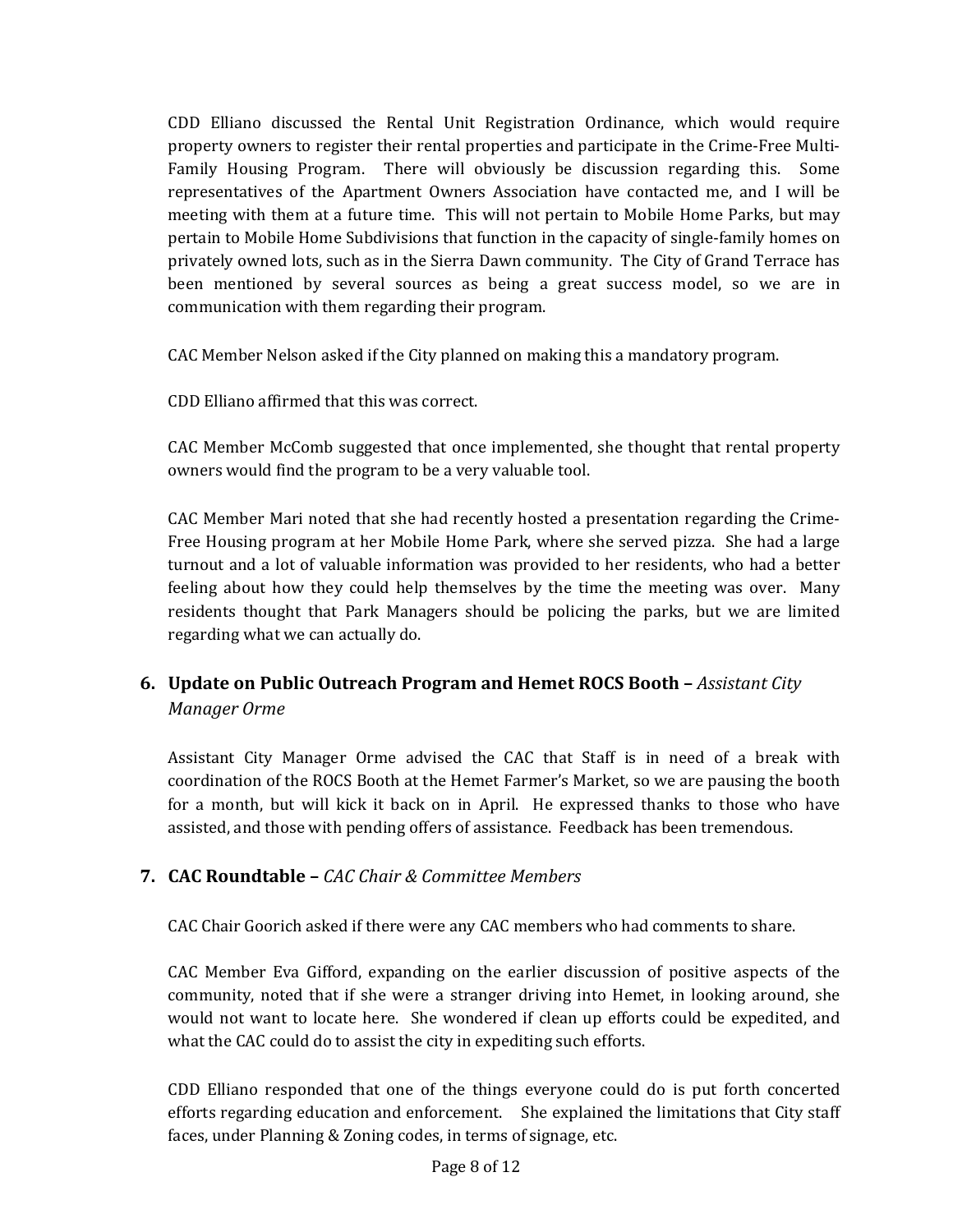CAC Member Mari noted that she used to be the owner of several blighted properties, which she sold and has since watched deteriorate. I know that a lot of cities are taking back properties with receivership, and maybe this is the way to go. Regarding signage, how about requiring maintenance of signs? Require business owners to either maintain or remove them. As a property owner, investor, and developer, I know that a lot of the blighted buildings will ultimately need to be demolished.

CAC Liasion Milne advised that in reviewing the Community Development Block Grants (CDBG) the City Council proposed that a large amount be invested in Code Enforcement and the related entities that can legally address these blighted properties.

CAC Member Connell recalled that years ago there was state or federal rehabilitation money available. He wondered if any funds of this type were still accessible.

CDD Elliano explained that most grant funds available now are for energy conservation. Redevelopment funds are no longer available.

Regarding businesses in Hemet, CAC Member Kyriss noted that he'd been advised on numerous occasions that working with the City of Hemet to open a business is a nightmare. With the amount of unemployment here, he suggested that it would be nice to see more businesses open here to help bring that rate down.

CDD Elliano responded that she would be interested to know who is having difficulty, since City staff has gone out of their way to assist people with opening new businesses. Sometimes there are health & safety issues that must be addressed, particularly in various older buildings, and there is no way around the Certificate of Occupancy issues that pop up in those cases, but staff is motivated to make the process a better and easier one.

CAC Member Nelson asked if Olive Garden was planning to locate in Hemet.

CDD Elliano responded that they have expressed interest in the past, but thus far she had not seen any plan come forward.

CAC Chair Goodrich suggested that focus should be directed to manufacturing and industrial businesses rather than restaurants.

CAC Member Ramirez requested an update on collaboration with the City of San Jacinto and the County of Riverside regarding the sharing of ROCS Ordinances and efforts, etc.

CDD Elliano discussed the efforts that she was aware of, and noted that a car was in the process of being received from the County under the program that had been discussed at a prior CAC meeting. The car will be utilized for a code enforcement field volunteer.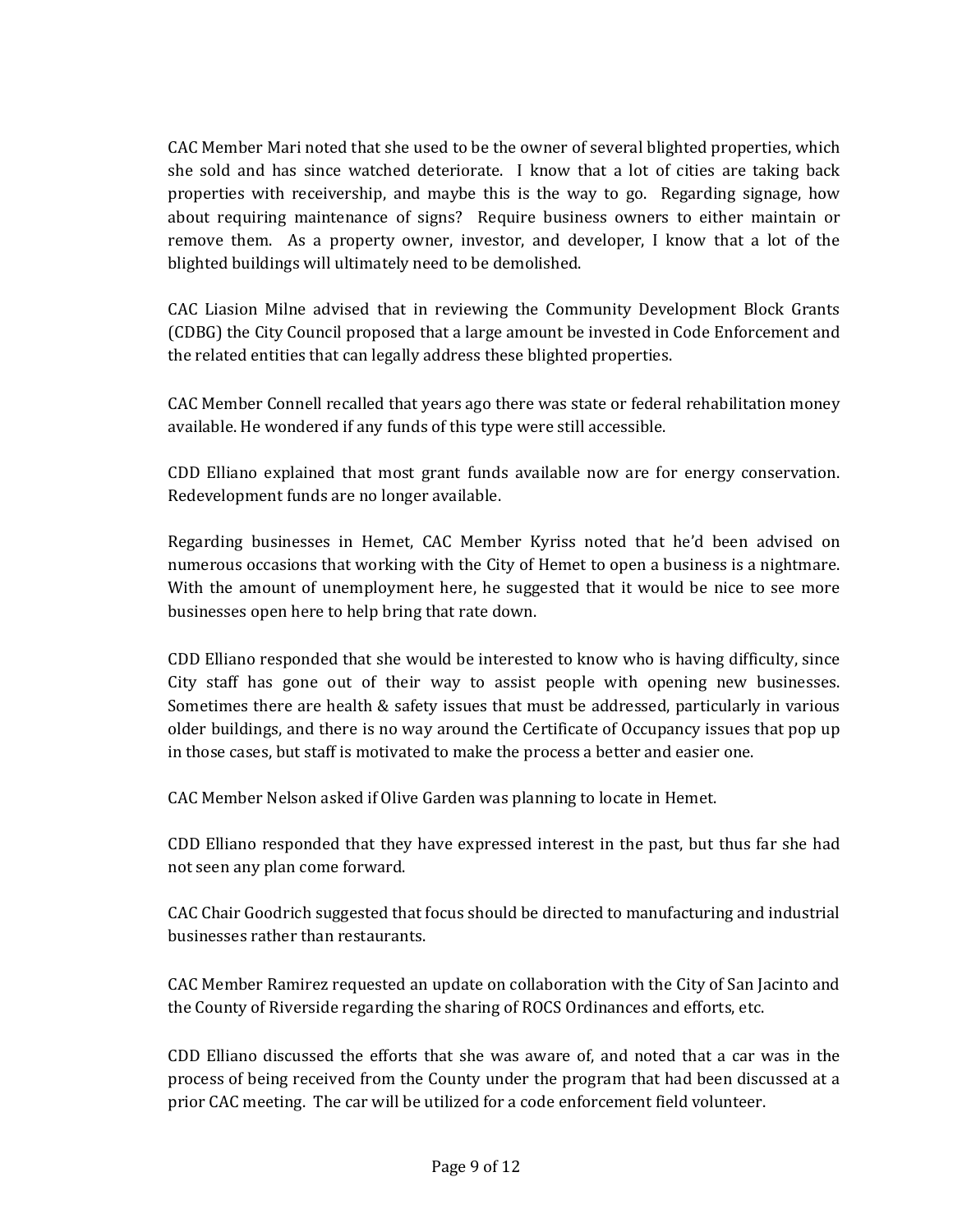CAC Member Eva Gifford inquired regarding whether Code Enforcement volunteers were still needed.

CDD Elliano noted the volunteer efforts that were currently in place, but stated that additional volunteers were always needed and could be accommodated.

Discussion ensued regarding the various types of volunteer efforts that could be used.

CAC Member Groff advised that she often takes care of various issues herself, such as removing garage sale signs, etc., that are posted on telephone poles or other locations where they should not be.

Assistant City Manager Orme advised regarding one aspect of improvement as it relates to communication, stating that Southern California Edison had shared a phone number with the City which can be called regarding graffiti, signs, etc. on their poles. The number is 866‐ 421‐4688. Southern California Edison will come out to remove these items from their poles if they are reported via this number.

CDD Elliano also suggested use of the ROCS hotline for remedies to complaints throughout the City.

*8.* **Comments from the Public regarding items not on the agenda –** *Chairman Goodrich (This is an optional portion of the agenda at the discretion of the Chair, and allowed as time permits.)*

Kathleen Marquez – Member of the Public, inquired about the medical marijuana issue, and whether it would be addressed under the Social Host Ordinance.

CDD Elliano responded that one of the first ordinances to be completed under the Hemet ROCS Program prohibits medical marijuana.

Lieutenant Wisehart noted that there is no longer any criminal prosecution for such cases, so it's difficult to fight. The Police Department can cite someone but there are no true enforcement remedies.

Discussion ensued regarding this matter.

Ms. Marquez discussed the issue of graffiti, suggesting that if she could be provided with more information regarding the hotline numbers that can be called she would gladly pass it out to the people that she works with.

CDD Elliano advised that much of the ROCS Outreach materials were located on the City's website. We can add the Valley-Wide Graffiti hotline to the website for public access.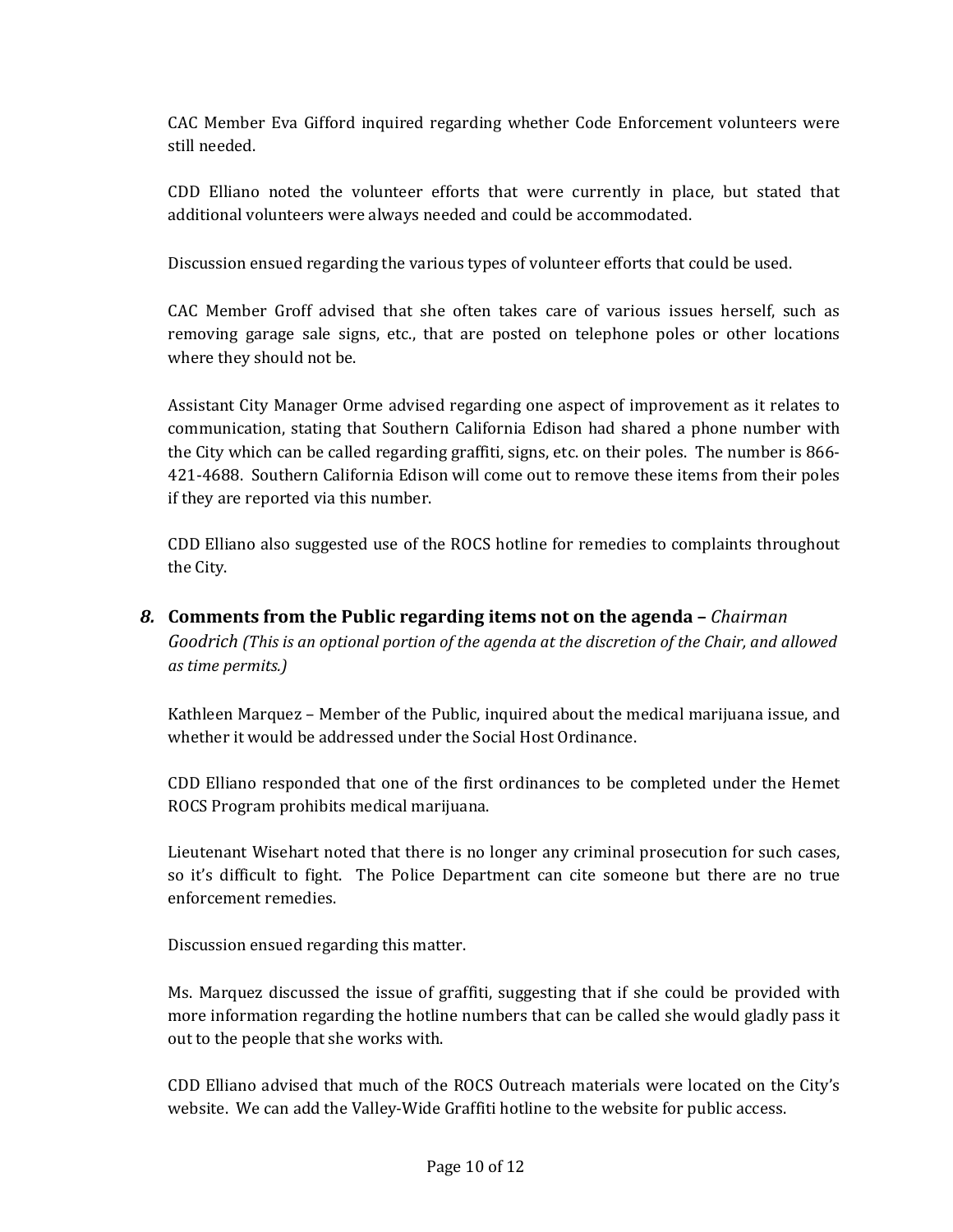Ms. Marquez expressed concern with the issue of boundaries and the fact that the ROCS Ordinances do not apply to properties in the unincorporated County area.

CDD Elliano stated that, unfortunately, the City of Hemet has no jurisdiction outside of its boundaries.

CAC Member Mari advised that the Riverside County Code Enforcement can be contacted via their website at **www.riversidecounty.gov**. If multiple people submit complaints regarding the same issue at the same property, the County will respond and address the issue.

CAC Chair Goodrich suggested the Ms. Marquez search for a neighborhood watch program on the County website as well.

Ms. Marquez noted that schools now require that students complete a certain amount of community service, and suggested that the City contact the School District regarding utilizing students who are subject to this obligation.

Marcia Scott – Member of the Public, discussed a booth at the Hemet Farmer's Market with a vendor that was selling knives. She noted that she had expressed concern regarding this to those manning the ROCS booth, but had been summarily dismissed. She then contacted Chief Brown, and the knife vendor is no longer there. She noted her frustration with the fact that it took so much effort to have them removed, in light of all of the violence that has been occurring in the valley.

Lieutenant Wisehart advised that it is not illegal to sell knives, and that there is nothing within the City Code that prevents people from doing so.

CAC Member Ramirez suggested that the one who should address this issue is the person signing up the vendors.

CDD Elliano noted that the Farmer's Market had been approved under an Administrative Use Pemit, and that the goods being sold there are supposed to fit into this setting, such as produce and handmade goods. She stated that she would follow up with Staff regarding the list of vendors that is supposed to be provided to the City on a regular basis as part of their conditions of approval.

Gene Hikel – Member of the Public, read a prepared statement for the CAC, offering various suggestions for improvement to the community and restoration of the City. He suggested that the City's General Plan be considered, and that focus should be on building a warm and welcoming community environment, which would reduce many of the causes of crime. There should be respect for all people, as a climate of tolerance can do wonders to reduce crime and revive a community. He suggested that the valley needs to be self sufficient with its own business industry. A strong Economic Development Department is needed, as is